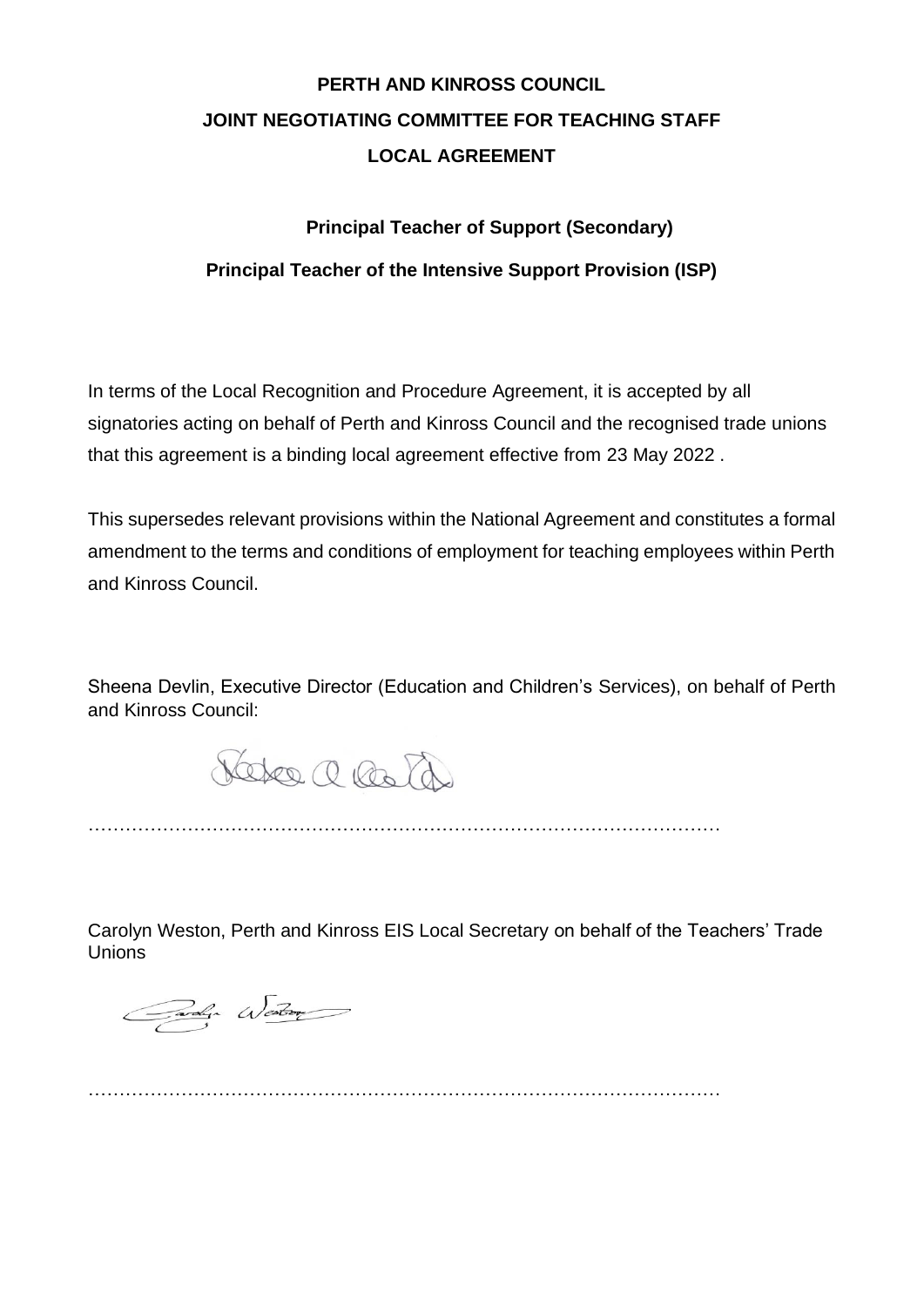# **Perth & Kinross Council**

**Job Profile** 

| <b>Job Title</b>  | <b>Principal Teacher of Support (Secondary)</b> |
|-------------------|-------------------------------------------------|
| <b>Service</b>    | <b>Education &amp; Children's Services</b>      |
| <b>Grade</b>      | <b>Principal Teacher</b>                        |
| Location          | <b>Secondary Schools</b>                        |
| <b>Reports to</b> | Depute Headteacher of Support                   |

# **Job Purpose**

The Principal Teacher of Support will have responsibility to ensure the delivery of universal and additional support, as appropriate across the school. As an active member of the school leadership team, you will be responsible for the development, implementation, and monitoring of effective support for learning processes.

The Principal Teacher of Support will ensure there is a whole school knowledge and understanding which supports excellent inclusive practice and adherence to the legal and policy framework.

There will be a need to keep up to date with current theories and practice related to effective and inclusive practice, and ASL legislation.

The Principal Teacher of Support will lead a team of support teachers and support staff across the schoolwork closely with colleagues in the support faculty (Principal Teachers of Guidance)., and also with the Principal Teacher of the Intensive Support Provision (ISP) in schools where they exist.

# **Main Accountabilities as Principal Teacher of Support**

- Working closely with the senior management team, be responsible for the leadership, good management and strategic direction of the department and provide guidance to colleagues in relation to ASN
- Provide day to day management of Support Teachers and Support staff
- Identify individual and team professional learning needs and contribute to Professional Review and Development of all staff within the department
- Work in partnership with parents/carers, support staff and other professionals
- Lead and contribute to the implementation of curriculum and assessment and provide quality assurance to ensure the highest possible quality of learning and teaching and maximise the attainment of all pupils
- Lead and work collaboratively to enhance and develop teaching which leads to high quality learning experiences for all young people with ASN.
- Lead and participate in assessment and planning for young people, ensuring the views of young people are heard
- Monitor and evaluate children's and young peoples' progress using feedback to plan future learning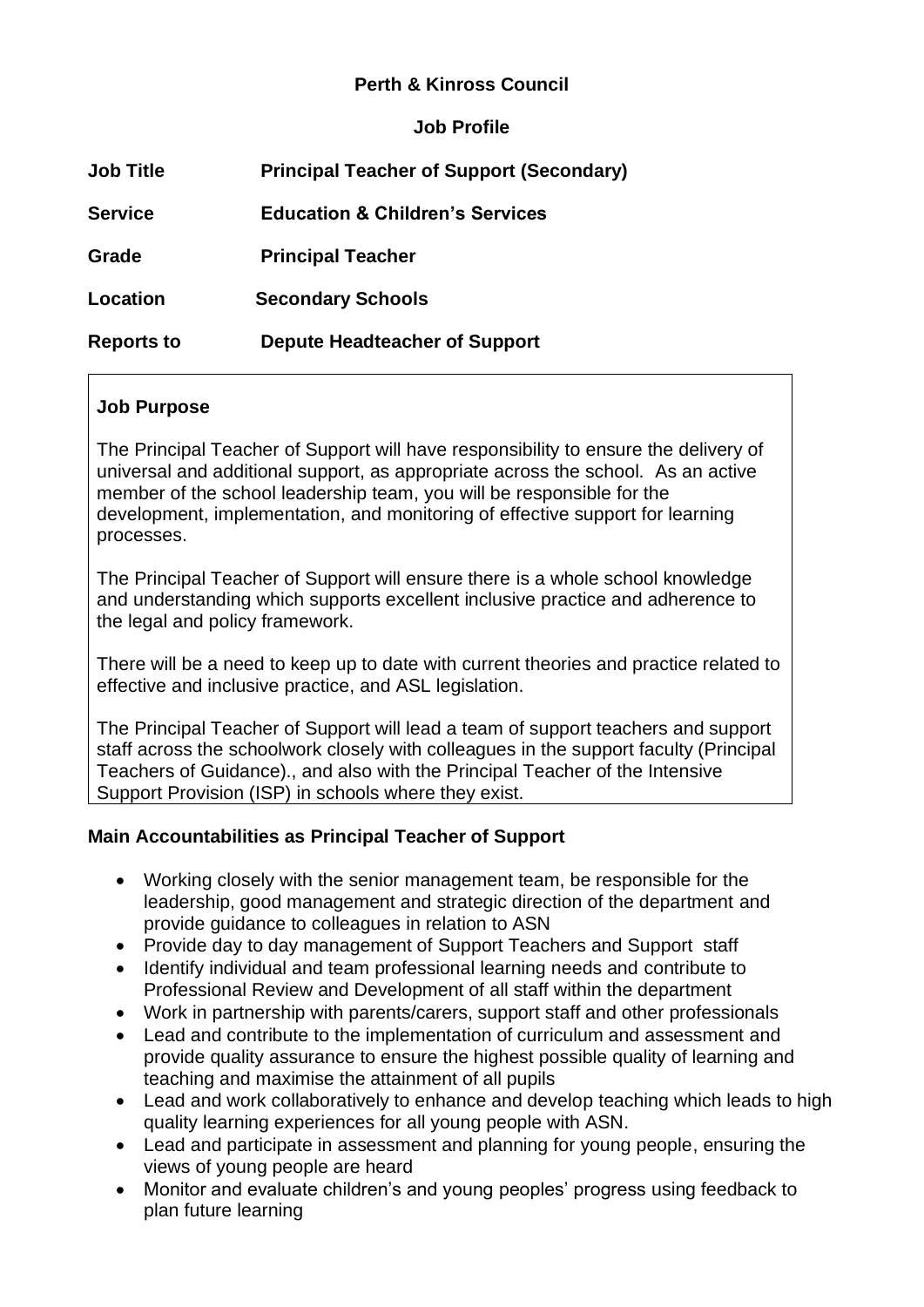- Promote and safeguard the care, welfare, personal, social, and emotional development and behaviour management of pupils with additional support needs
- Build and sustain partnership working with relevant agencies to meet the identified needs of all learners
- Ensure compliance with statutory duties including appropriate levels of planning and review with all stakeholders
- Provide strategic direction and guidance which contributes to school improvement and policy development.
- Be responsible and accountable for Health and Safety in conjunction with senior leadership team.
- Work collaboratively with Primary schools and post-school providers to plan effective transitions for young people with ASN at key stages (Primary to Secondary and Secondary to post school).
- Co-ordinate all alternative assessment arrangements for SQA qualifications and internal assessments
- Assume whole school responsibility for inclusive practice, as directed by the senior management team.
- Contribute to the life of the school and the development of the school in the wider community
- Provide support for colleagues in mainstream classes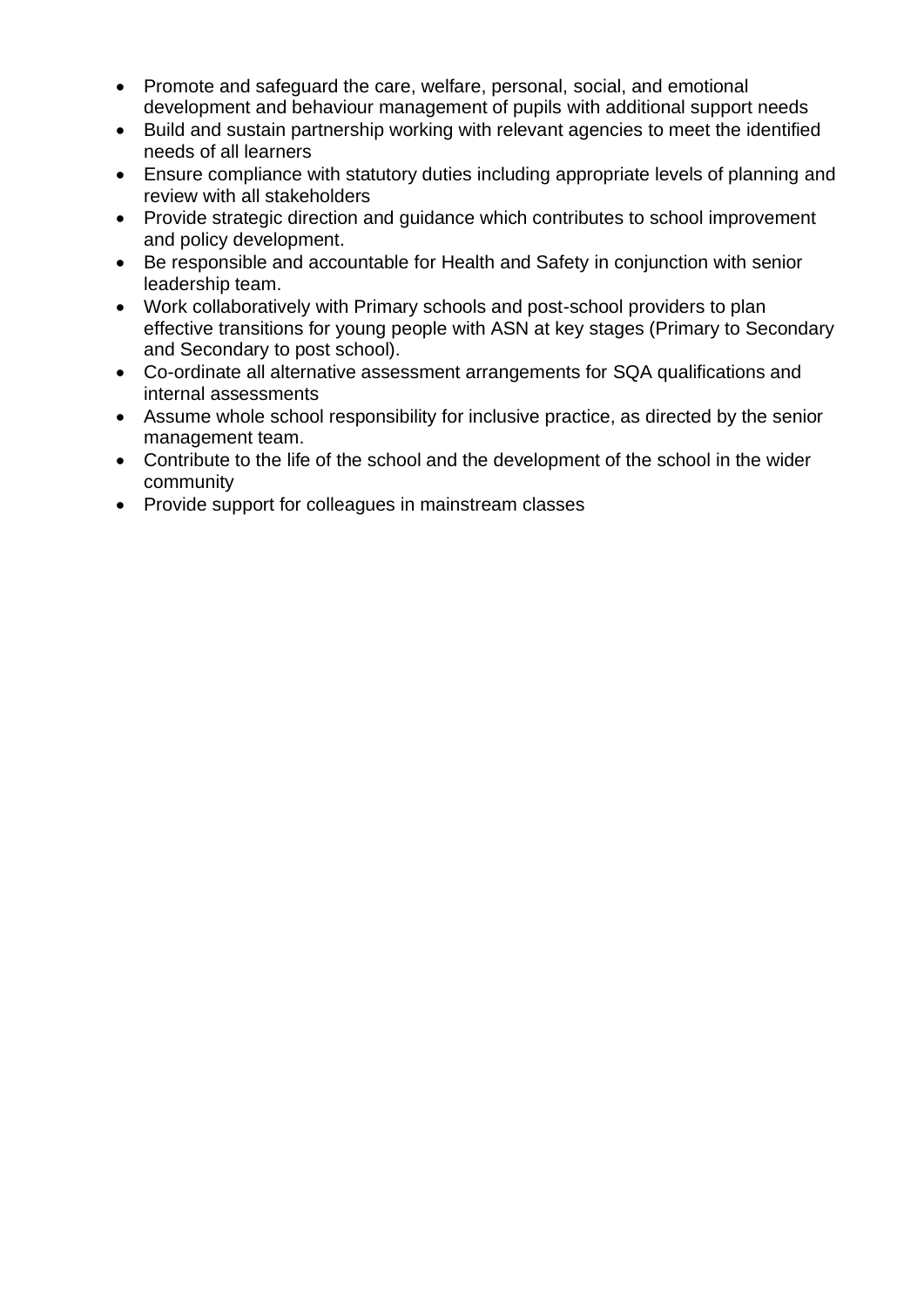#### **Knowledge & Experience**

You must:-

- Have or be eligible for full GTC Scotland registration.
- Be able to demonstrate the competencies against the Standards for Leadership and Management: Professional Actions of Middle Leaders.
- Be able to lead, manage and provide strategic direction to staff.
- Have experience of curriculum development and quality assurance.
- Have experience of meeting the needs of all learners through use of a variety of teaching strategies adapted to the needs and interests of the pupil
- Be able to audit and evaluate educational provision.
- Have relevant secondary teaching experience and be an effective classroom practitioner, including extensive experience of working with children and young people with a range of additional support needs
- Be able to demonstrate knowledge of relevant current curriculum and assessment processes and developments including a Curriculum for Excellence (CfE) and Assessment is for Learning (AIFL) and their bearing on classroom practice
- Be able to demonstrate involvement in a leadership role.
- Be able to demonstrate effective time and resource management
- Have experience in working with a range of stakeholders both internal and external
- Have experience of working closely with parents / carers
- Have the ability to lead and manage change and improvement effectively.
- Have experience of the use of information and communication technology (ICT) in the classroom and for management.
- Have an awareness of managing developments that support school improvement.
- Have an understanding of national and local priorities.

Ideally you will:

- Have a Post Graduate Qualification in Additional Support Needs or Autism
- Have training and experience in Child Protection
- Be CALM trained or willing to undertake CALM training
- •

# **Customer Care**

You must:-

- You must be able to develop and sustain a positive rapport and relationships with pupils and their families
- Have a solution focused approach to managing sensitive and/or challenging situations.
- Be able to demonstrate the ability to motivate children and young people and relate positively to them

# **Health & Safety**

You must:-

• Be able to cope with the demands of the job and attend on a regular basis.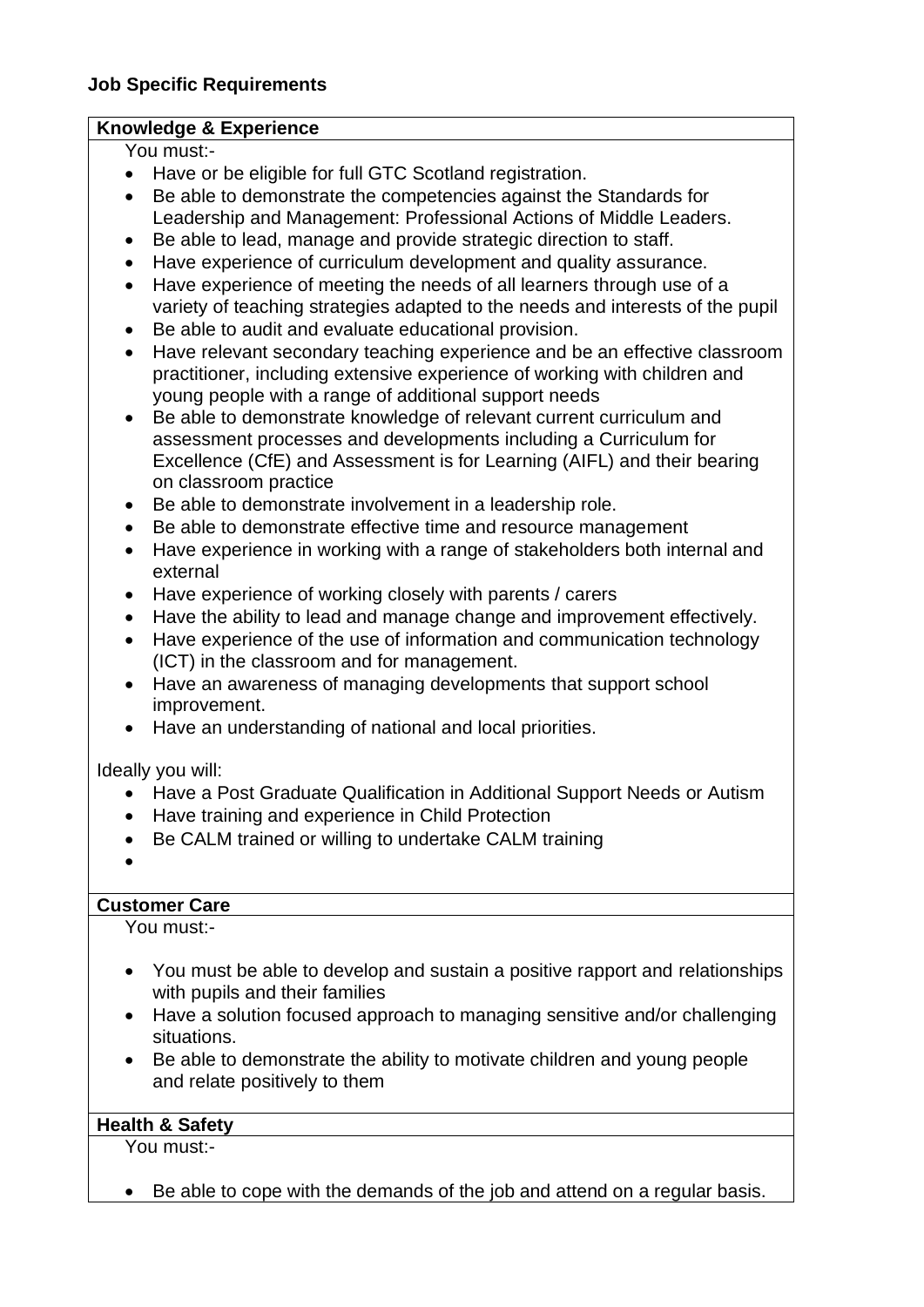• Have an awareness of Health and Safety Issues as they affect you and others and comply with all relevant Health and Safety legislation

#### **Equality & Dignity at Work**

You must:-

- Be able to treat pupils, colleagues, parents and the community in accordance with the Council's policies on equalities and dignity at work.
- Be able to demonstrate commitment to the policy and practice of Inclusion.
- Be able to promote and develop a positive ethos.
- Promote and encourage the involvement of the children and young people in any decision making at all levels

#### **Communications**

You must:-

- Be able to communicate and liaise effectively and sensitively with staff, parents, pupils, other agencies and the wider community
- Have effective oral, written and communication skills

#### **Flexibility**

• Have a willingness to build links with the wider community.

#### **Achievement of Results**

You must:-

- Be able to track and analyse data of individual children, young people and class groups
- Be able to plan for and implement strategies to raise attainment levels of all pupils.

#### **Quality**

You must:-

- Be able to contribute to self-evaluation, planning and development.
- Have evidence of a strong commitment to promoting effective learning and teaching.
- Be able to promote and implement creative problem-solving to support pupils effectively.

#### **Team Working**

You must:-

- Be able to model and demonstrate effective learning and teaching
- Be able to motivate colleagues and promote successful teamwork.
- Have experience of working successfully as part of a team.
- Have evidence of working with parents, community and other agencies.

#### **Decision Making & Problem Solving**

• You must be able to establish effective decision-making processes as appropriate.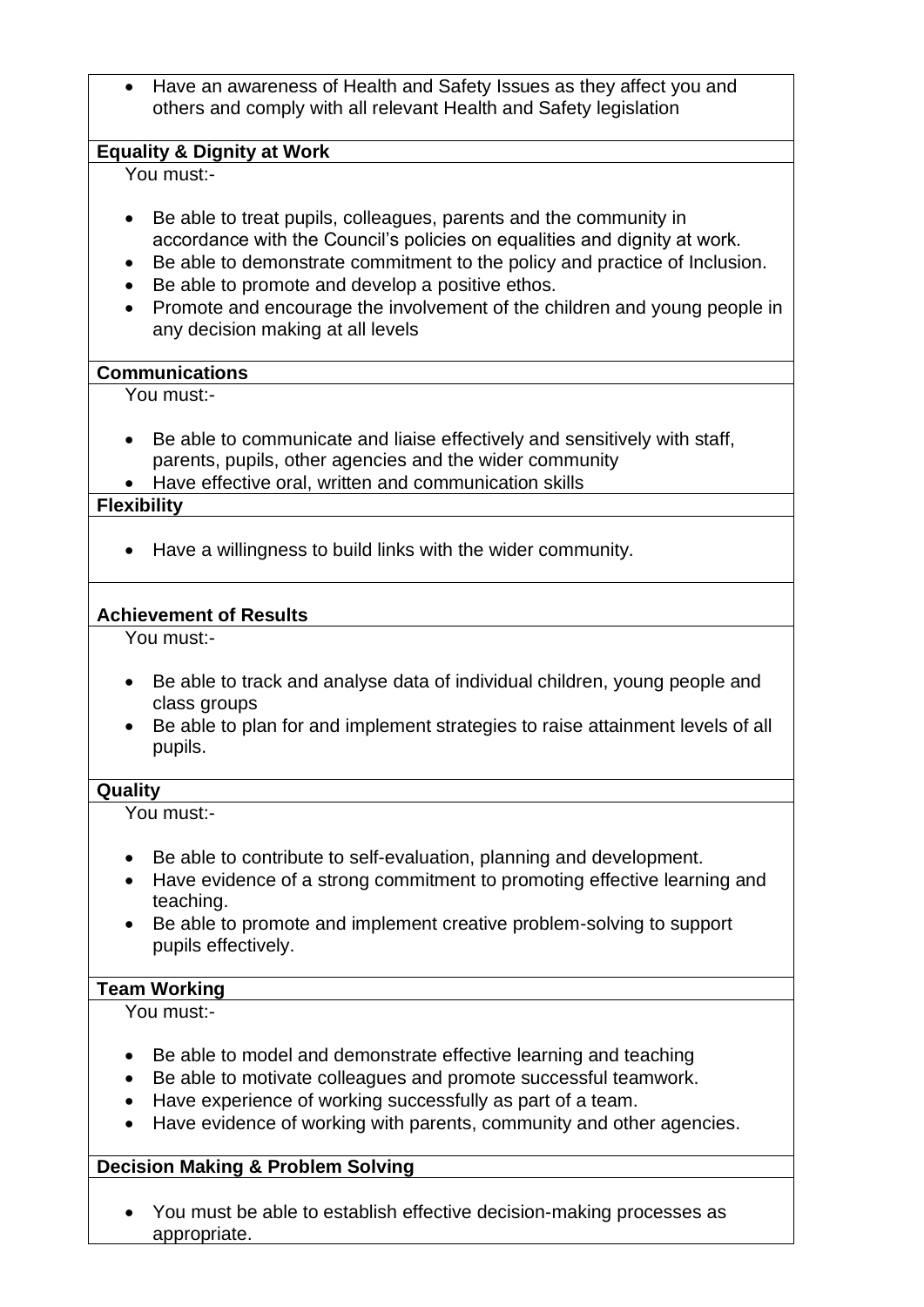# **Any Additional Requirements**

• Have a commitment to continuing professional development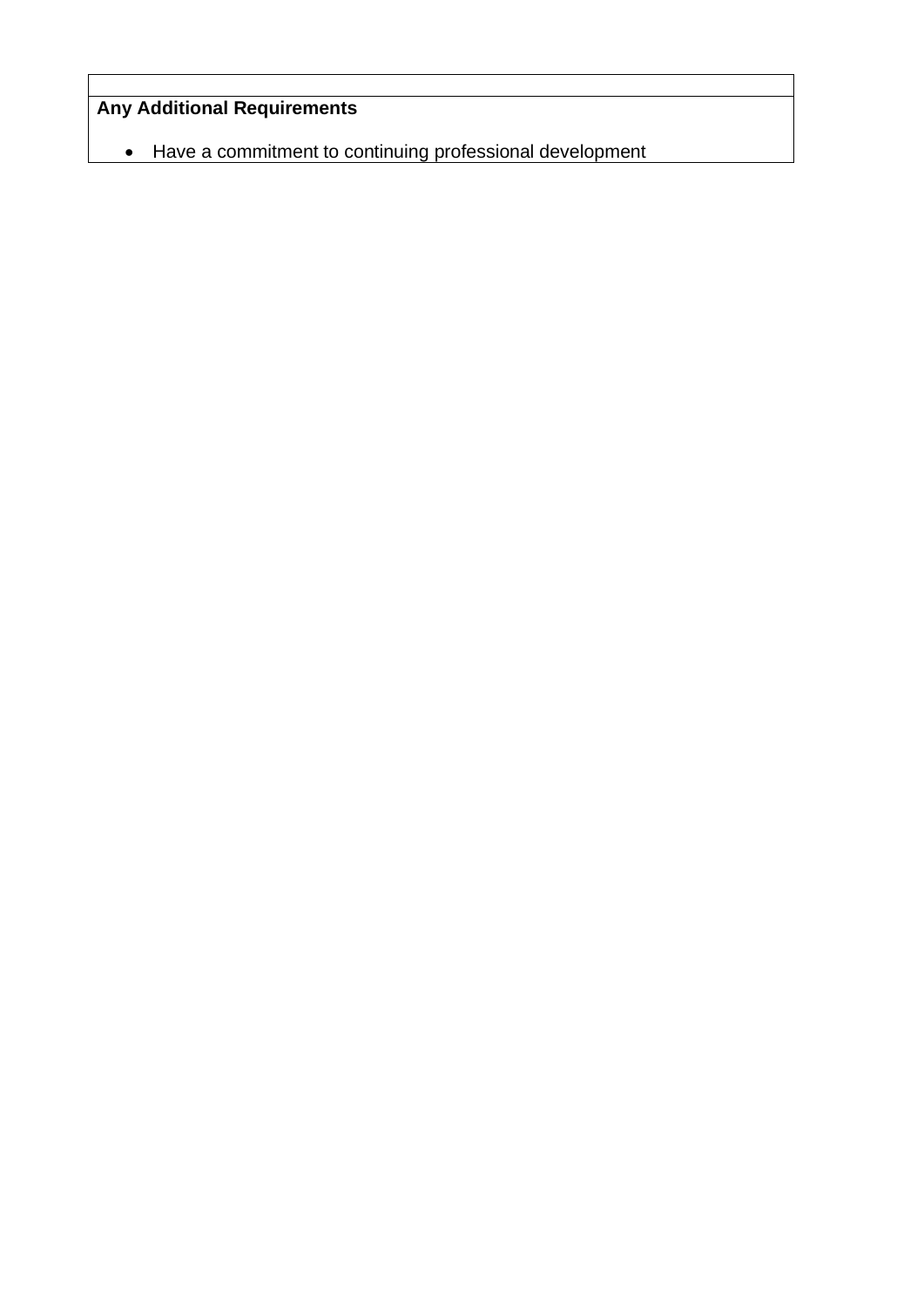# **Perth & Kinross Council**

# **Job Profile**

| <b>Job Title:</b> | <b>Principal Teacher of the Intensive Support Provision (ISP)</b> |
|-------------------|-------------------------------------------------------------------|
| <b>Service:</b>   | <b>Education &amp; Children's Services</b>                        |
| Grade :           | <b>Principal Teacher</b>                                          |
| Location          | <b>Secondary Schools</b>                                          |
|                   | <b>Reports to</b> Depute Headteacher of Support                   |

### **Job Purpose**

ISPs are based in mainstream schools for children and young people with complex and enduring additional support needs, and for whom the mainstream setting is not appropriate to fully meet their needs. There is a requirement for a significantly adapted environment and curriculum, and the involvement of other agencies.

The Principal Teacher will have a focus of responsibility for the progress and achievement of young people placed with the Intensive Support Provision (ISP). In doing so will have responsibility for the development, review and monitoring of accessible curriculum design and pathways through BGE and senior phase.

The Principal Teacher of the ISP will work closely with colleagues in the support faculty (Principal Teacher of Pupil Support and Principal Teachers of Guidance), and with a range of partner agencies who will be part of the educational support provision for the young people placed there.

The Principal Teacher of the ISP will lead a team of staff comprising support teachers and support staff. There is a teaching commitment within the provision as part of this role.

#### **Main Accountabilities as Principal Teacher of the Intensive Support Provision (ISP)**

- Working closely with the senior management team, be responsible for the leadership, good management and strategic direction of the intensive support provision.
- Provide day to day management and professional development of all staff within the ISP.
- Identify individual and team professional learning needs, contributing to Professional Review and Development of Intensive Support Teachers and Support Staff in the ISP.
- Provide quality assurance to ensure the highest possible quality of learning and teaching and maximise the achievements of young people.
- Lead and work collaboratively to enhance and develop teaching which leads to high quality learning experiences for all young people placed in the ISP.
- Monitor and evaluate the progress of young people placed in the ISP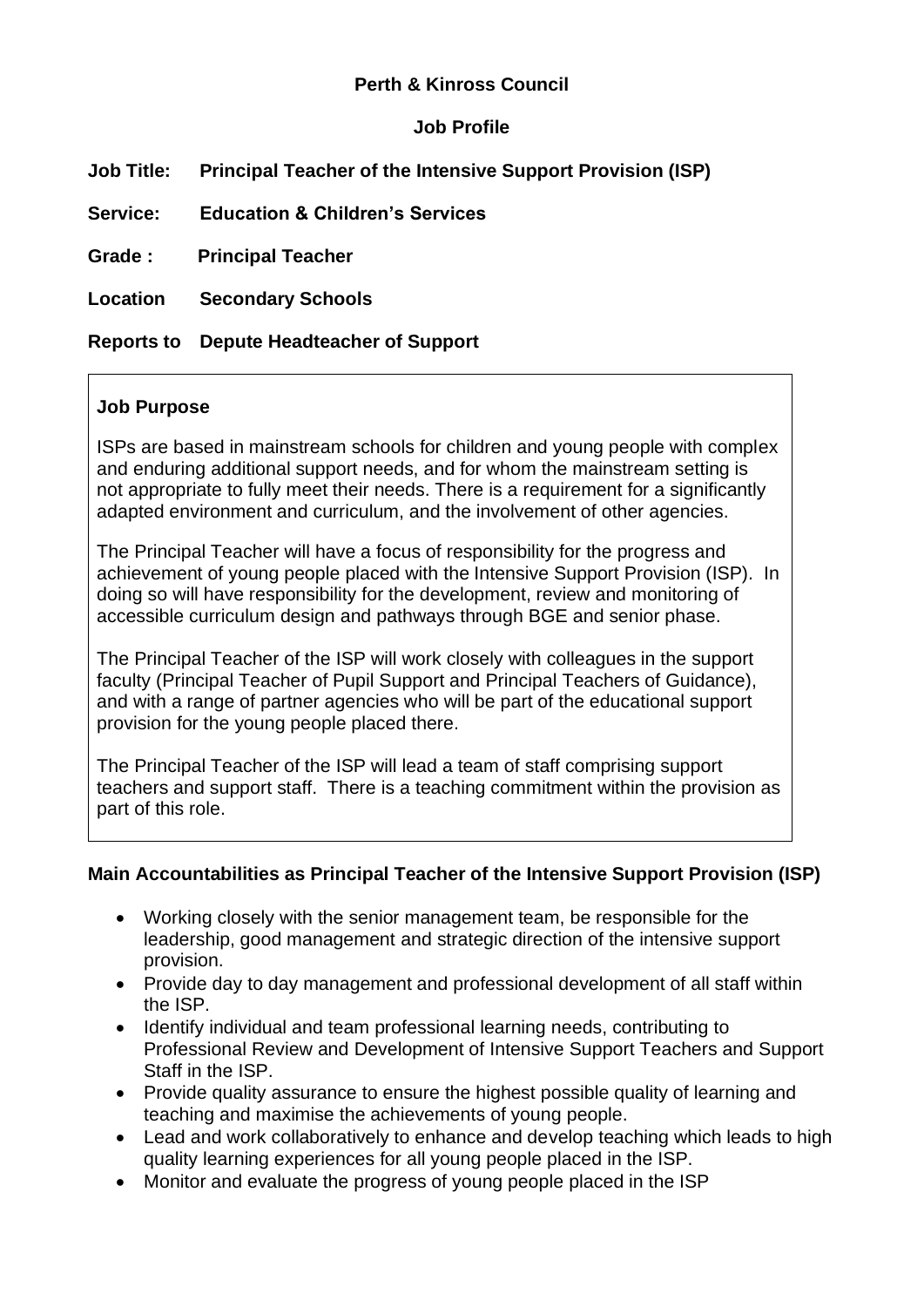- Lead and develop assessment and planning for young people placed in the ISP, ensuring their views are heard and statutory duties including appropriate levels of planning are adhered to.
- Work in partnership with parents/carers
- Co-ordinate Child Protection procedures and practices Promote and safeguard the care, welfare, personal, social and emotional development of pupils
- Build and sustain partnership working with relevant agencies to meet the identified needs of young people
- Provide strategic direction and guidance which contributes to improvement and policy development, including leading and contributing to self-evaluation .
- Be accountable for the effective development of resources within the ISP
- Be responsible and accountable for Health and Safety in conjunction with the senior leadership team.
- Work collaboratively with Primary schools and post-school providers to implement effective transitions for children and young people at key stages (Primary to Secondary and Secondary to post school).
- Contribute to the life of the school and the development of the school in the wider community
- provide support for subject colleagues to enable young people in the ISP to access mainstream experiences
- Actively participate in the specialist provision network.

# **Main Teaching Accountabilities**

- support learning across all classes in the provision.
- assess, monitor, track and report on the progress of children and young people
- promote and safeguard the health, welfare and safety of children and young people
- work in partnership with parents/carers, support staff and other professionals
- undertake appropriate and agreed continuing professional development
- lead and participate assessment and planning for children and young people in the provision
- contribute towards the promotion of excellent inclusive practice in the school

# **Job Specific Requirements**

# **There is an expectation that shortlisted applicants will meet the requirements below**

# **Knowledge & Experience**

You must:-

- Have or be eligible for full GTC Scotland registration.
- Be able to demonstrate the competencies against the Standards for Leadership and Management: Professional Actions of Middle Leaders.
- Be able to lead, manage and provide strategic direction to staff.
- Have experience of curriculum development and quality assurance.
- Have experience of meeting the needs of learners with complex needs Be able to audit and evaluate educational provision.
- Have relevant secondary teaching experience and be an effective classroom practitioner, including experience of working with children and young people with a range of complex additional support needs
- Be able to demonstrate knowledge of relevant current curriculum and assessment processes and developments including a Curriculum for Excellence (CfE) and Assessment is for Learning (AIFL) and their bearing on classroom practice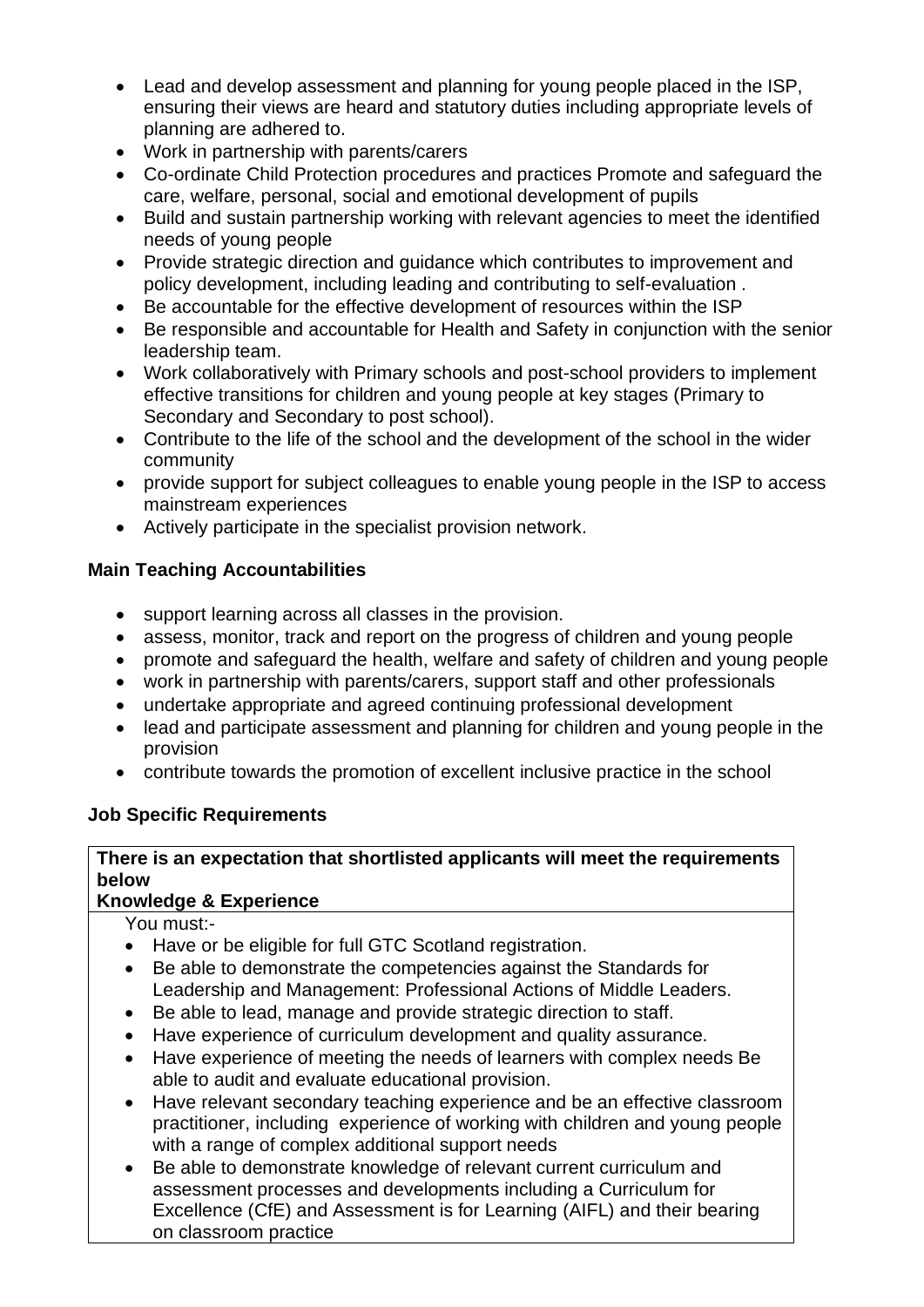- Be able to demonstrate involvement in a leadership role.
- Have experience in working with a range of external agencies
- Have experience of working closely with parents / carers
- Have the ability to lead and manage change and improvement effectively.
- Have experience of the use of information and communication technology (ICT) in the classroom and for management.
- Have an awareness of managing developments that support school improvement.
- Have an understanding of national and local priorities.

#### Ideally you will:

- Have a Post Graduate Qualification in Additional Support Needs or Autism
- Have training and experience in Child Protection
- Be CALM trained or willing to undertake CALM training

### **Customer Care**

You must:-

- You must be able to develop and sustain a positive rapport and relationships with pupils and their families
- Have a solution focused approach to managing sensitive and/or challenging situations.
- Be able to demonstrate the ability to motivate children and young people and relate positively to them

# **Health & Safety**

You must:-

- Be able to cope with the demands of the job and attend on a regular basis.
- Have an awareness of Health and Safety Issues as they affect you and others and comply with all relevant Health and Safety legislation

# **Equality & Dignity at Work**

You must:-

- Be able to treat pupils, colleagues, parents and the community in accordance with the Council's policies on equalities and dignity at work.
- Be able to demonstrate commitment to the policy and practice of Inclusion.
- Be able to promote and develop a positive ethos.
- Promote and encourage the involvement of the children and young people in any decision making at all levels

#### **Communications**

You must:-

- Be able to communicate and liaise effectively and sensitively with staff, parents, pupils, other agencies and the wider community
- Have effective oral, written and communication skills

# **Flexibility**

• Have a willingness to build links with the wider community.